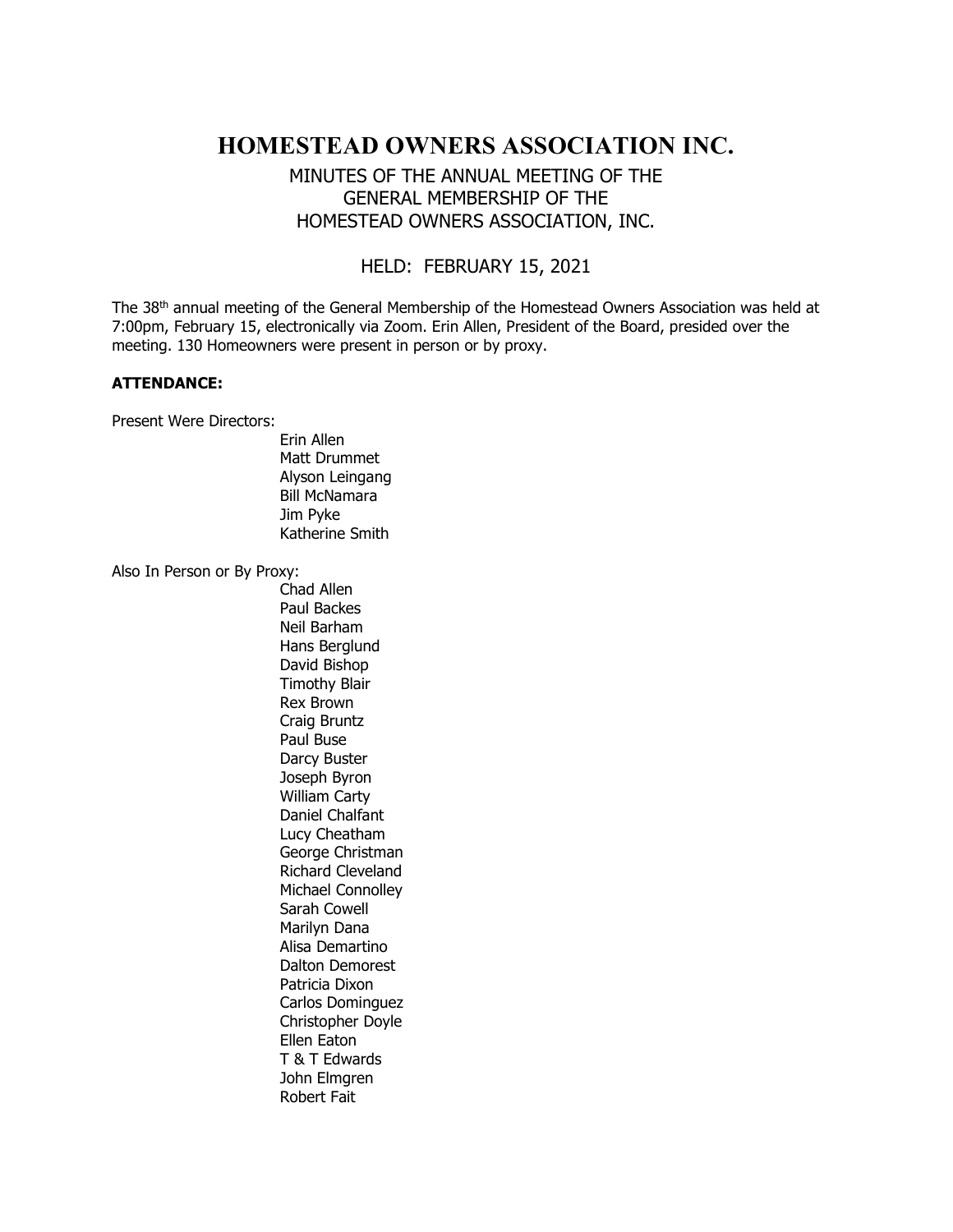David Faulkenberg Steve Fedeczko Lucille Fellman Steve Fellman Graham Frank Richard Friesen David Gillespie Todd Goulding Jim Green Jeffrey Hanson James Harding Jordan Harrill Carla Hart John Harty Monika Hornbostel Laura Houser Rosalie Hill Isom Christopher Jarnot Brian Jones Daniel Kaatlein Elisse Kelley Zack Kent Nancy Kerby Joanna Kerwin Thomas King Terry Kleisinger Matthew Kruszewski Peter Law Jennifer Law Jeffrey Leonardo Hartley LeRoy Therese Lester Aldine LLC Eric Lohmeier Sara Manwiller Ann Mardis Marilyn McIlvaine Sara McNeill Thurston Charles McWilliams Marjorie Merchant Mark Mikes Kristin Miller Todd Milner Kim Nelson Inge Nicholl Todd Oppenheimer Lawrence Oswick Roger Pack Glenn Palmer Nancy Peller George Person James Pyke Judy Pyle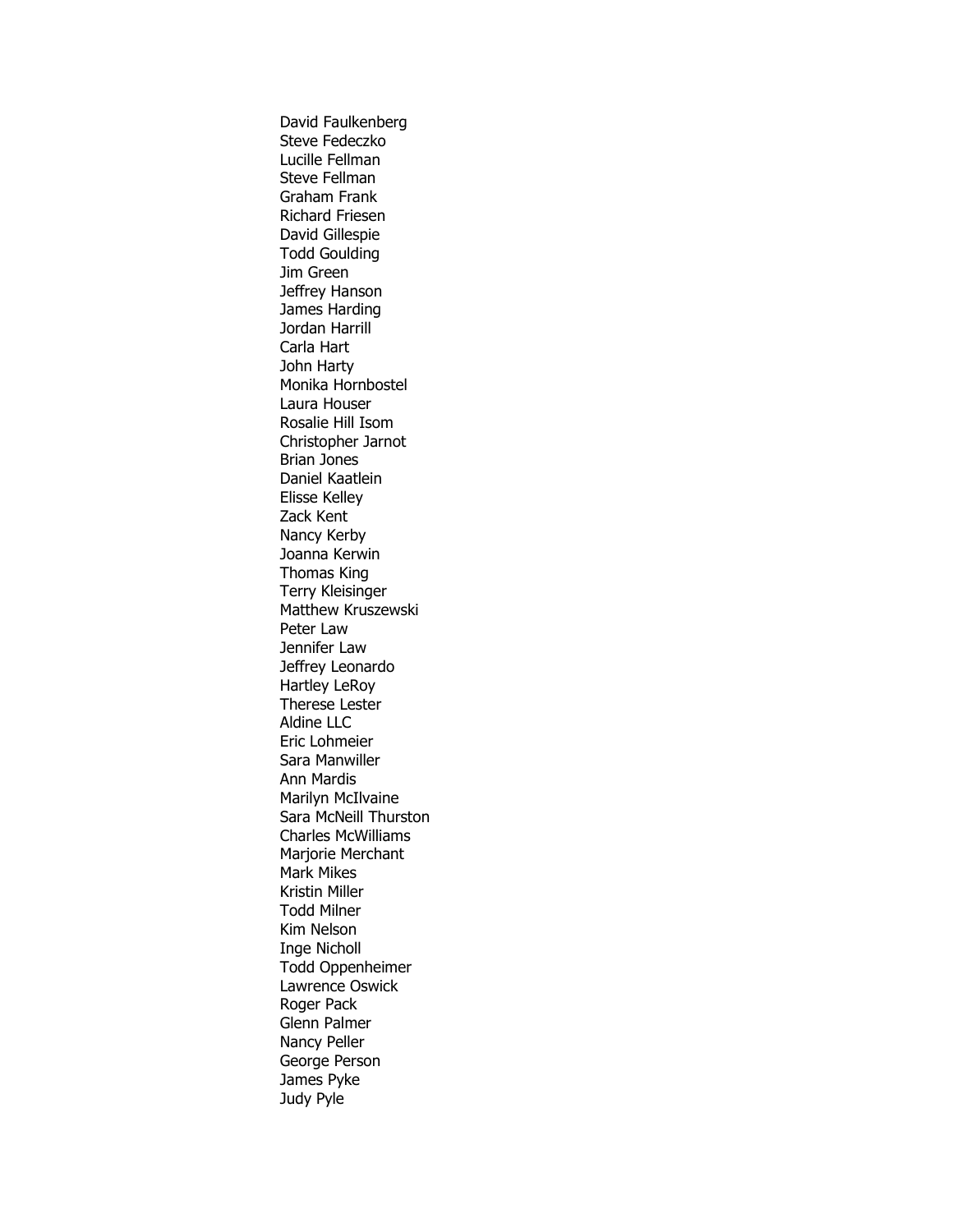Richard Pylman John Redd Wendy Rehnborg Donna Robinson Jeffrey Rockwell Kent Rychel Jennifer Schoenfeld Gabrielle Shalley Stephen Shanley Paul Shay Janet Simoneaux James Skidmore Bradley Smith Carol Jean Smith Kenneth Sortland Richard Stampp Marla Steele Jacqueline Stockwell E.L. Strauch Ned Timbel Pam Timmins Meredith Tinkham Michael Treu Jon Ulvstad Tracy VanCuran Todd Vermeer Tyler Jason (TJ) Voboril Ann Wallace Bob Warner Craig White Gary Wilberger Louise Willimann Steven Wills Catherine Zinn

### PREVIOUS MINUTES

Copies of the Minutes of the 2020 Annual Meeting of the General Membership of the Homestead Owners Association, Inc. were made available to the general membership on the website prior to the 2021 meeting. The minutes of the annual meeting held on February 17, 2020 were approved.

#### OFFICERS REPORT

Board President Erin Allen discussed the general state of the Association and Club. Mentioning that Covid forced the closure of the club from March  $13<sup>th</sup>$  through May  $1<sup>st</sup>$ , noting this brought outside memberships down about 30%, but the numbers are starting to come back up. The Clubs training, tennis and children's program revenues also fell. Staff worked hard to keep expenses down and keep our programs running within the state and local restrictions. Erin also gave a big thanks to the children's staff for running the only entire summer kids program in the valley. Staff and community members were disappointed to have to cancel all community events in 2020 and look forward to their return as soon as possible. Reserves are funded per our new 2020 reserve study and were used for our 2021 budget. Major reserve expenditures in 2020 included one new Peloton bike, two new rowers, a new AMT, new ski erg, major repairs on landscaping irrigation system, expansion of the court club parking lot entrance and sealing of the lot, removal of dead trees, major repairs to the pool HVAC system, started to replace entire first floor HVAC system adding a new air purifier ability, replaced computers and court club networking